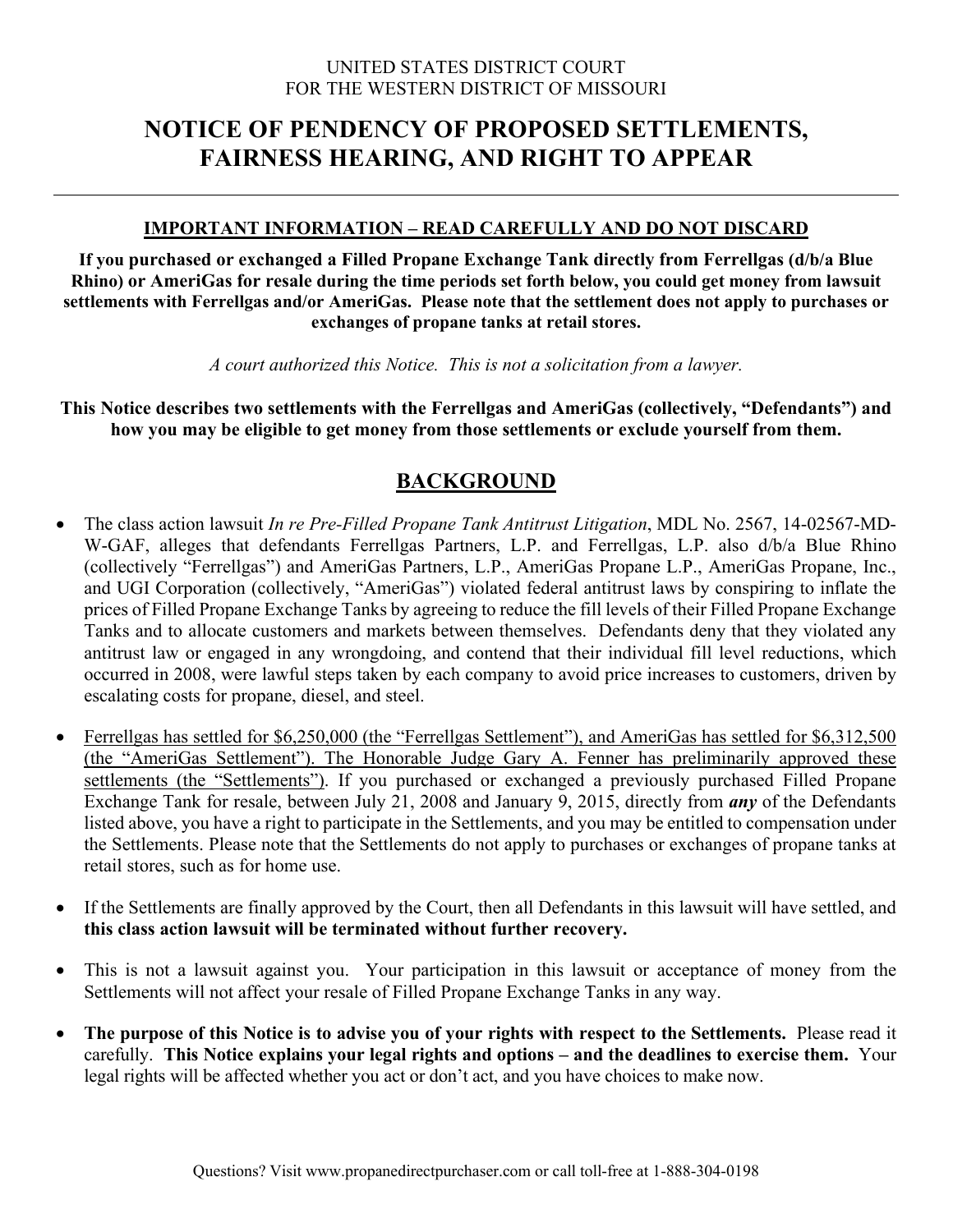# **Summary of Notice for Settlement Class Members**

You are a Settlement Class Member and are included in the Settlements if you fall within the following definition:

All entities in the United States who purchased for resale Filled Propane Exchange Tanks directly from Ferrellgas or AmeriGas, or paid to exchange a previously purchased Filled Propane Exchange Tanks directly with Ferrellgas or AmeriGas, between July 21, 2008 and January 9, 2015.

- To be a Settlement Class Member, you must have purchased or exchanged a Filled Propane Exchange Tank directly from Ferrellgas or AmeriGas for resale purposes *and* must have done so between July 21, 2008 and January 9, 2015 (the "Settlement Class Period"). You are receiving this notice because Defendants' records indicate that you purchased Filled Propane Exchange Tanks directly from Ferrellgas, AmeriGas, or both during the Settlement Class Period.
- If you are not sure whether you are a Settlement Class Member or if you have any questions about the Settlements, please contact the Notice and Claims Administrator, JND Legal Administration, at 1-888-304-0198 or visit the following website: www.propanedirectpurchaser.com.
- **The Court overseeing this lawsuit has not yet finally approved the Settlements. Payment will be made if the Court finally approves the Settlements and orders that the Settlement Funds be distributed. Please be patient.**

| <b>SUMMARY OF YOUR LEGAL RIGHTS AS A SETTLEMENT CLASS MEMBER</b><br>AND OPTIONS WITH RESPECT TO THE SETTLING DEFENDANTS |                                                                                                                                                                                                                                                                                                                                                                                                                                                                                                                                                                                                                                                                                                                                             |  |
|-------------------------------------------------------------------------------------------------------------------------|---------------------------------------------------------------------------------------------------------------------------------------------------------------------------------------------------------------------------------------------------------------------------------------------------------------------------------------------------------------------------------------------------------------------------------------------------------------------------------------------------------------------------------------------------------------------------------------------------------------------------------------------------------------------------------------------------------------------------------------------|--|
| <b>TAKE NO ACTION</b>                                                                                                   | You will receive a payment from the Settlements if you are a Settlement<br>Class Member and do not opt out of the Settlements. You will receive<br>money from the Settlements when the funds are distributed and in doing so you<br>will waive any rights to pursue a lawsuit of your own against Ferrellgas and<br>AmeriGas arising from or relating to the alleged conduct described above.                                                                                                                                                                                                                                                                                                                                               |  |
| <b>OPT OUT OF THE</b><br><b>SETTLEMENTS</b>                                                                             | This is the only way you can file your own lawsuit or ever be part of any other<br>lawsuit against Ferrellgas or AmeriGas arising from or related to the alleged<br>conduct described above. As described in Question 20, below, if you opt out of<br>the Settlements, you will receive no payment from the Settlements.                                                                                                                                                                                                                                                                                                                                                                                                                    |  |
| <b>OBJECT TO OR</b><br><b>COMMENT ON THE</b><br><b>SETTLEMENTS</b>                                                      | Following the instructions in Question 21, you can write to the Court<br>about why you like or do not like the Settlements. You may also ask to<br>speak to the Court about your written comments or objections about the<br>fairness of the Settlements at the "Fairness Hearing" on June 17, 2020 at<br>1:30 p.m., although you do not have to do so. Any comment on the<br>Settlement(s) or request to speak at the Fairness Hearing must be<br>postmarked by no later than June 5, 2020. Any objection must be signed<br>and must include a summary of any other objections you or your attorney<br>filed on your behalf to any class action settlements submitted to any court in<br>the United States in the previous five (5) years. |  |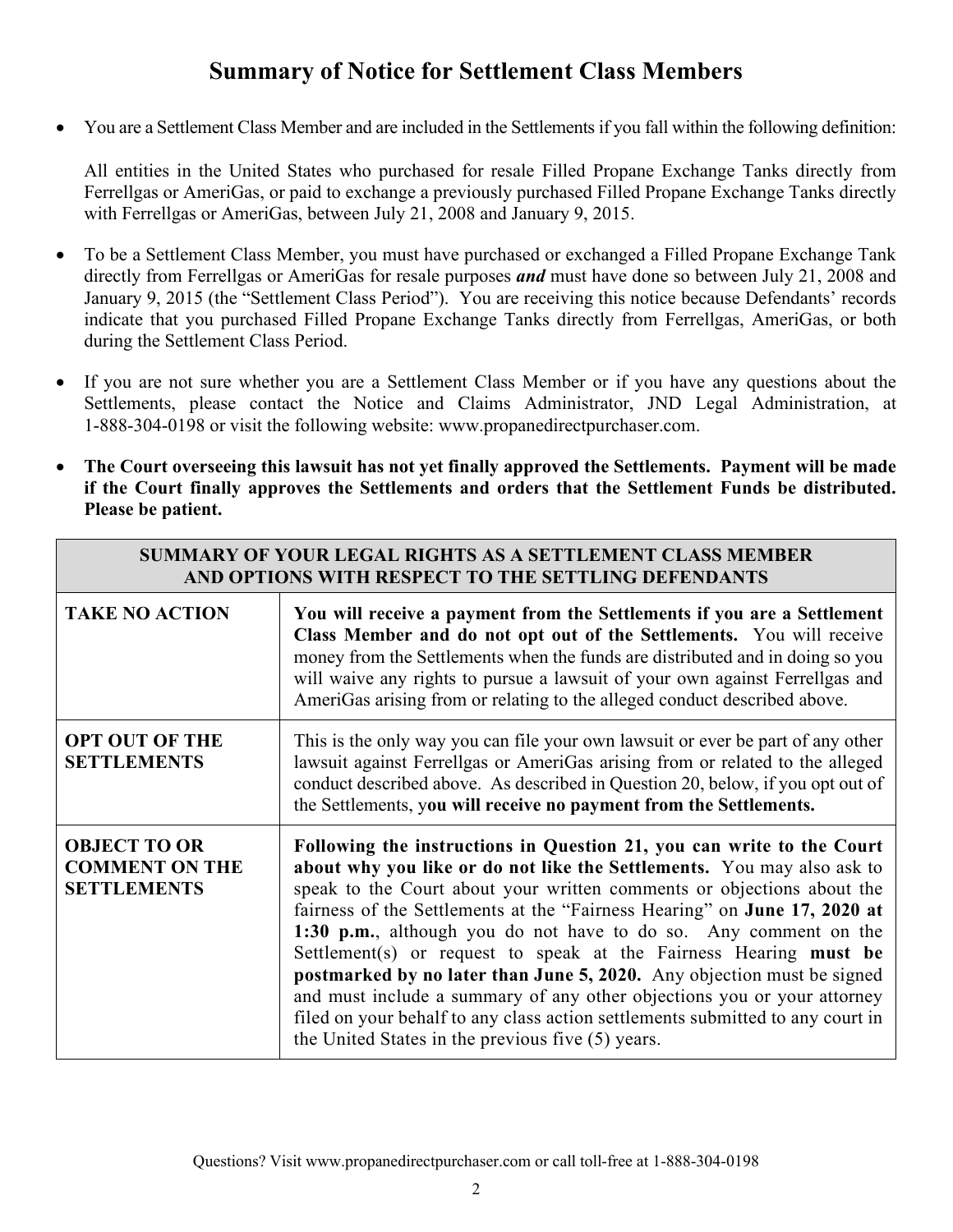If you would like, you can ask to speak in Court about the fairness of the Settlement(s) if you follow the instructions in Question 21 of this Notice. You do not need to speak to the Court to receive benefits under the Settlements.

 If the Settlements with Ferrellgas and AmeriGas are finally approved by the Court, all Defendants will have settled and **this class action lawsuit will be terminated without further recovery.** 

\* \* \* \* \* \* \*

### **Detailed Information**

 The above bullet points provide summary information regarding your rights and options with respect to the Settlements with Ferrellgas and AmeriGas. The remainder of this Notice is designed to provide you with more information to help you evaluate your rights and options, and answer any questions that you may have.

## **INFORMATION FOR SETTLEMENT CLASS MEMBERS**

## **1. Why did I get this Notice?**

You have received this Notice because Defendants' records show you may have purchased for resale purposes Filled Propane Exchange Tanks directly from Ferrellgas or AmeriGas, or paid to exchange a previously purchased Filled Propane Exchange Tank directly with Ferrellgas or AmeriGas, between July 21, 2008 and January 9, 2015.

### **The Court sent you this Notice for the following reason:**

## **Settlement Class Members have the right to know about the proposed Settlements of this class action lawsuit with Ferrellgas and AmeriGas, and about their legal rights and options, before the Court holds a "Fairness Hearing" to decide whether to grant final approval of those Settlements**.

This Notice explains the lawsuit, the Settlements, and your legal rights. It also explains what benefits from the Settlements will be available, who is eligible for them, and how to obtain them. If the Court finally approves the Settlements and orders that the Settlement Fund(s) be distributed, a Notice and Claims Administrator appointed by the Court will make the payments that the Settlements allow.

The Court has preliminarily approved the Settlements. If you are a Settlement Class Member, you have legal rights and options that you may exercise before the Court considers whether it will grant final approval of the proposed Settlements at the "Fairness Hearing." The Court will hold the Fairness Hearing on **June 17, 2020 at 1:30 p.m.** in Courtroom 8A of Charles Evans Whittaker United States Courthouse, United States District Court for the Western District of Missouri, Western Division, 400 E. 9th Street, Kansas City, MO 64106 to decide whether the proposed Settlements are fair and reasonable, and provide adequate relief to the members of the Settlement Class. The date and time for the Fairness Hearing rarely change, but please check www.propanedirectpurchaser.com or the District Court's website for updated information.

If you wish to comment on or object to the Settlements, or to opt out of the Settlements, you must do so following the procedures described below. If you are a Settlement Class Member and do nothing, you will receive money from the Settlements and you will be bound by any final judgment.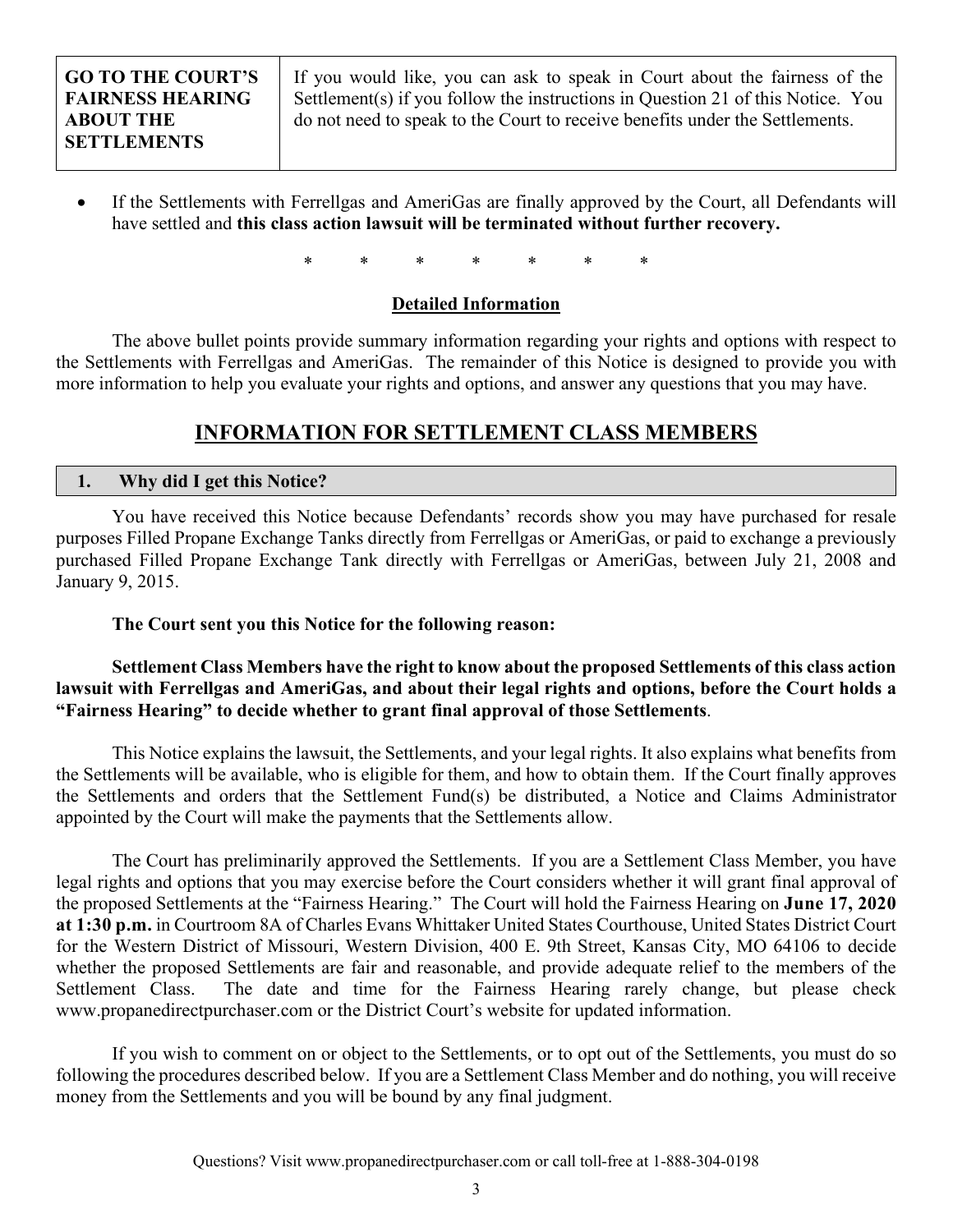#### **2. What is this lawsuit about?**

The lawsuit claims that Defendants conspired to inflate the prices of Filled Propane Exchange Tanks by agreeing to reduce the fill levels of their Filled Propane Exchange Tanks and by agreeing to allocate customers and markets between themselves. Each of the Defendants denies the allegations and denies that it violated any laws or engaged in any wrongdoing. Ferrellgas and AmeriGas have entered into separate Settlement Agreements with Plaintiffs. To obtain more information about the claims in this lawsuit, you can view the complaint and other court documents in this case at www.propanedirectpurchaser.com.

#### **3. What is a class action, and who is involved?**

In a class action lawsuit, one or more persons called "Named Plaintiffs" or "Class Representatives" sue on behalf of other people who have similar claims. The people with similar claims together are a "Class" and are called "Class Members." A class action settlement resolves the issues for all Settlement Class Members, except for those who exclude themselves from the Settlement Class. The Court appointed Named Plaintiffs Morgan Larson LLC, John Auto Electric, Inc., Speed Stop 32, Inc., and Yocum Oil Company, Inc. as the Direct-Purchaser Plaintiff Class Representatives in this case.

#### **4. Why is there a Settlement with Ferrellgas, and with AmeriGas?**

The Court has not found in favor of any party, including Plaintiffs, Ferrellgas, or AmeriGas. Plaintiffs and Ferrellgas, and Plaintiffs and AmeriGas, have agreed to separate Settlement Agreements, which, if approved, will bring the claims of Settlement Class Members against Ferrellgas and against AmeriGas to an end. Settling the case avoids the uncertainty of continuing the case between them and the cost of further litigation, and Settlement Class Members will get the benefits of the Settlements. The Class Representatives and Class Counsel support the Settlements and believe they are in the best interests of the Settlement Class.

#### **5. Do these Settlements end the case?**

Yes, as to the claims of Settlement Class Members. On September 23, 2019, Plaintiffs and Ferrellgas entered into a settlement agreement, which fully resolves the Settlement Class Members' claims against Ferrellgas (as described in Question 16). Then on October 2, 2019, Plaintiffs and AmeriGas entered into a settlement agreement which fully resolves the Settlement Class Members' claims against AmeriGas (as described in Question 16). Because all Defendants have now settled, these Settlements completely resolve the case, as discussed in Question 6.

#### **6. Is the lawsuit continuing?**

No, as to the claims of Settlement Class Members. Ferrellgas and AmeriGas have separately agreed to settle this case. Because all of the Defendants have now agreed to settle this case, no non-settling defendants remain, and this case will be terminated following final approval of the Settlements. More money will not become available in the future for Settlement Class Members as a result of additional settlements with and/or a trial against any non-settling defendants because none remain. If these settlements are finally approved by the Court, the jury trial currently scheduled to begin on October 11, 2021, before Judge Fenner, at the United States District Court for the Western District of Missouri, Western Division will be cancelled, and this action will be terminated.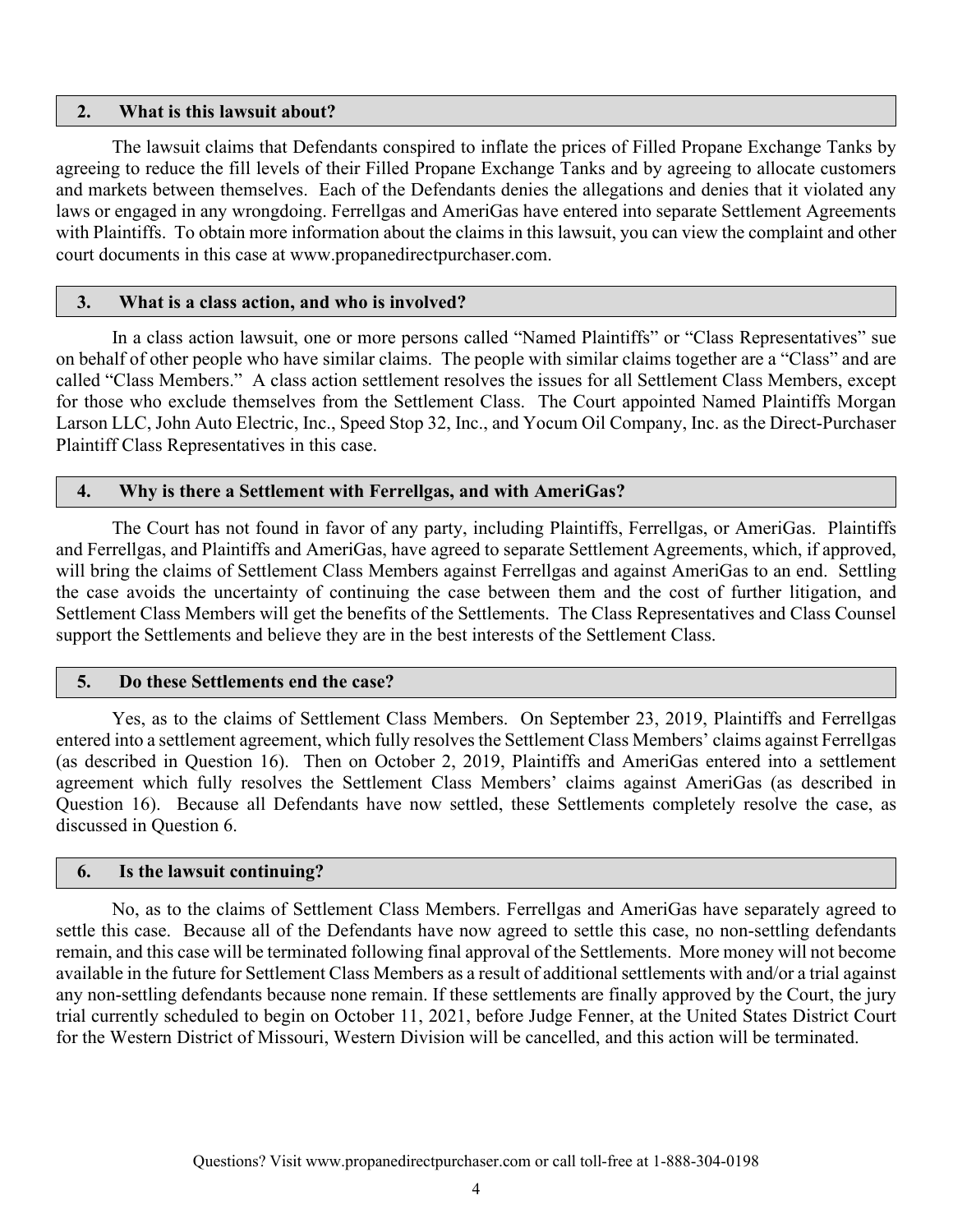#### **7. Am I a Settlement Class Member?**

Entities who purchased or exchanged Filled Propane Exchange Tanks directly from Defendants for resale purposes during certain time periods may be Settlement Class Members and eligible to receive compensation from the Settlements when the funds are distributed, if they meet the following settlement class definition:

All entities in the United States who purchased for resale Filled Propane Exchange Tanks directly from Ferrellgas or AmeriGas, or paid to exchange a previously purchased Filled Propane Exchange Tank directly with Ferrellgas or AmeriGas, between July 21, 2008 and January 9, 2015.

To be in the Settlement Class and participate in the Settlements, you must have purchased or exchanged a Filled Propane Exchange Tank directly from Ferrellgas or AmeriGas for resale and must have done so between July 21, 2008 and January 9, 2015 (the "Settlement Class Period").

#### **8. What if I still don't know if I'm a Class Member?**

If you received this Notice, it is because you were listed as a potential Settlement Class Member. If you are still not sure whether you are included, you can get help at www.propanedirectpurchaser.com or by contacting the Notice and Claims Administrator, JND Legal Administration, at 1-888-304-0198.

## **9. Does it make a difference whether I purchased or exchanged filled Propane Exchange Tanks directly from Ferrellgas, on the one hand, or directly from AmeriGas, on the other hand?**

As long as you fall within the definition of the Settlement Class in Question 7 above, you can participate in the Settlements, regardless from which Defendant you purchased or exchanged Filled Propane Exchange Tanks, or whether you have purchased or exchanged Filled Propane Exchange Tanks directly from more than one Defendant. All direct-purchaser customers of Ferrellgas and AmeriGas who fall within the definition of the Settlement Class in Question 7 are all Settlement Class Members and are all entitled to receive a payment under these Settlements.

#### **10. What are my rights as a Settlement Class Member?**

If you are a Settlement Class Member, you have the right to (1) do nothing, in which case you will receive a payment (see Question 26), (2) comment on or object to the Settlements (see Question 23), (3) opt out of the Settlements (see Question 20), or (4) attend the Court's Fairness Hearing to speak in support of or against the Court's final approval of the Settlements (see Question 24).

## **THE SETTLEMENT BENEFITS**

#### **11. What does the Ferrellgas Settlement provide?**

Ferrellgas will pay \$6,250,000 into a Settlement Fund. After deducting attorneys' fees, costs, applicable taxes, and other fees and expenses (see Question 19), the Settlement Fund will be distributed to Settlement Class Members. In the event monies remain as residue in the Settlement Fund following all distribution efforts approved by the Court, Plaintiffs may ask the Court for an order disposing of all such funds, through additional distributions to eligible Settlement Class Members if economically feasible, and if not, to an appropriate third party charitable institution or antitrust education institution. A notice will be posted on the settlement website providing details and a chance for Settlement Class Members to be heard in connection with any proposed distribution or donation of any residual funds.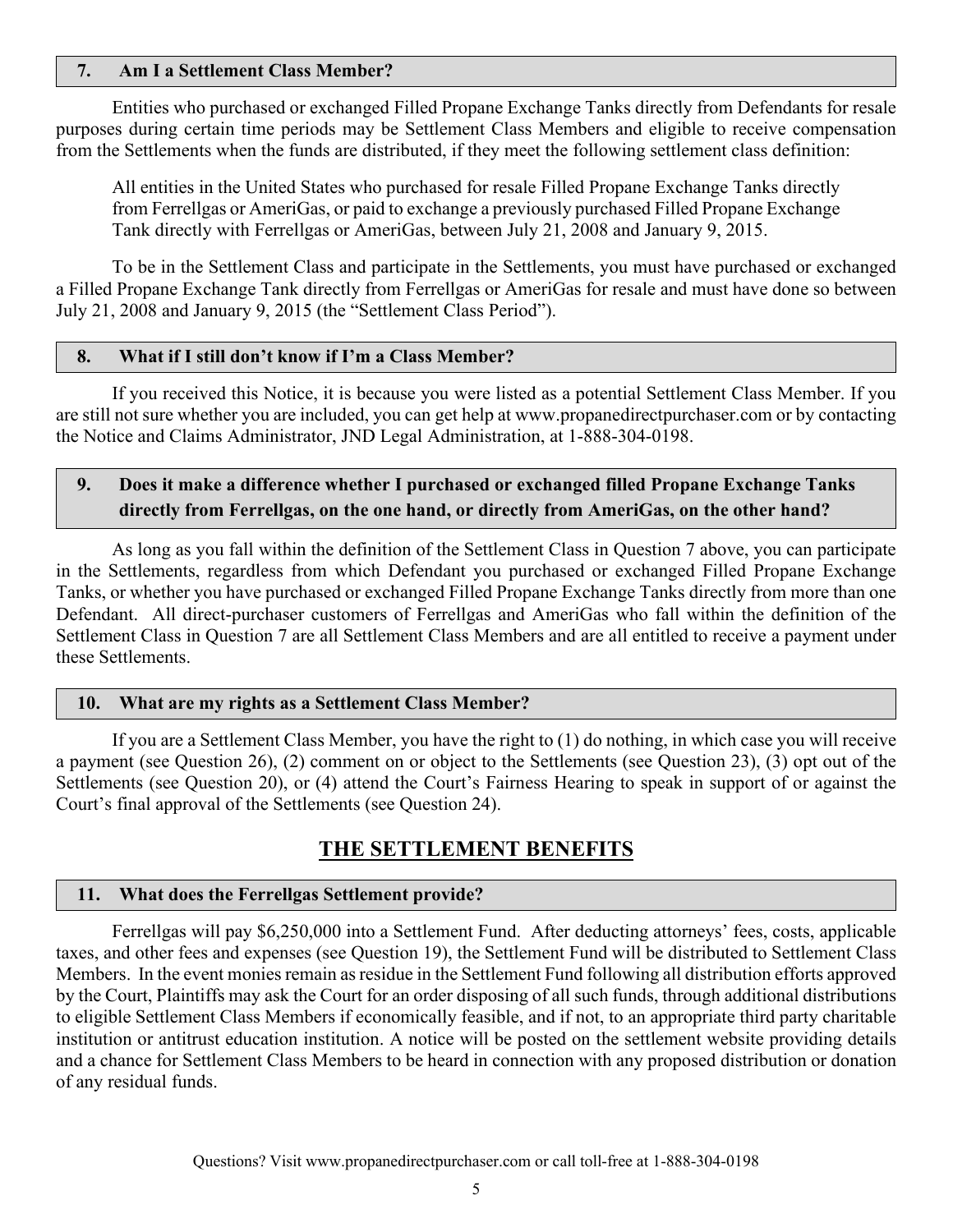As a Settlement Class Member, you are giving up, or "releasing," any claims that you may have against Ferrellgas and the Released Parties (as explained in more detail in Question 16 below, this includes Ferrellgas affiliates, agents, employees, officers, directors, and representatives) in exchange for the right to receive your share of the Ferrellgas Settlement Fund. That release includes any claims made or that could have been made against Ferrellgas and the Released Parties arising from or relating to the facts, activities or circumstances alleged in this lawsuit. The release is described in more detail in the Ferrellgas Settlement Agreement and in Question 16 below. You can view or download a copy of the Ferrellgas Settlement Agreement at www.propanedirectpurchaser.com.

#### **12. What does the AmeriGas Settlement provide?**

AmeriGas will pay \$6,312,500 into a Settlement Fund. After deducting attorneys' fees, costs, applicable taxes, and other fees and expenses (see Question 19), the Settlement Fund will be distributed to Settlement Class Members. In the event monies remain as residue in the Settlement Fund following all distribution efforts approved by the Court, Plaintiffs will ask the Court for an order disposing of all such funds, through additional distributions to eligible Settlement Class Members if economically feasible, and if not, to an appropriate third party charitable institution or antitrust education institution. A notice will be posted on the settlement website providing details and a chance for Settlement Class Members to be heard in connection with any proposed distribution or donation of any residual funds.

As a Settlement Class Member, you are giving up, or "releasing," any claims that you may have against AmeriGas and the Released Parties (as explained in more detail in Question 16 below, this includes AmeriGas affiliates, agents, employees, officers, directors, and representatives) in exchange for the right to receive your share of the AmeriGas Settlement Fund. That release includes any claims made or that could have been made against AmeriGas and the Released Parties arising from the facts, activities or circumstances alleged in this lawsuit. The release is described in more detail in the AmeriGas Settlement Agreement and in Question 16 below. You can view or download a copy of the AmeriGas Settlement Agreement at www.propanedirectpurchaser.com.

#### **13. How much money can I get from the Settlements?**

Settlement Class Members who do not opt out of the Settlements will be eligible to receive a share of the Settlement Funds, after reductions for attorneys' fees, legal costs, administration costs, and incentive payments to the class representatives. For each Settlement Fund (that is, the Ferrellgas Settlement Fund and the AmeriGas Settlement Fund), payments will be calculated by the claims administrator based on a formula using Defendants' total sales amounts during the Settlement Class Period to all Settlement Class Members, as reflected in Defendants' sales records. If you purchased or exchanged Filled Propane Tanks directly from both Ferrellgas and AmeriGas for resale during the Settlement Class Period, you will receive compensation for purchases made from both Defendants, so long as you do not opt out of the Settlements.

Each Settlement Class Member's share of the Settlement Fund is a fraction, with the Settlement Class Member's total purchases from Ferrellgas or AmeriGas for Filled Propane Exchange Tanks during the Settlement Class Period as the numerator, and the total purchases from Ferrellgas or AmeriGas for Filled Propane Exchange Tanks by all Settlement Class Members during the Settlement Class Period as the denominator:

*(Settlement Class Member's individual purchases from Ferrellgas or AmeriGas for Filled Propane Exchange Tanks during the Class Period)* 

*÷* 

*(Total purchases by all Settlement Class Members from Ferrellgas or AmeriGas for Filled Propane Exchange Tanks during the Class Period)*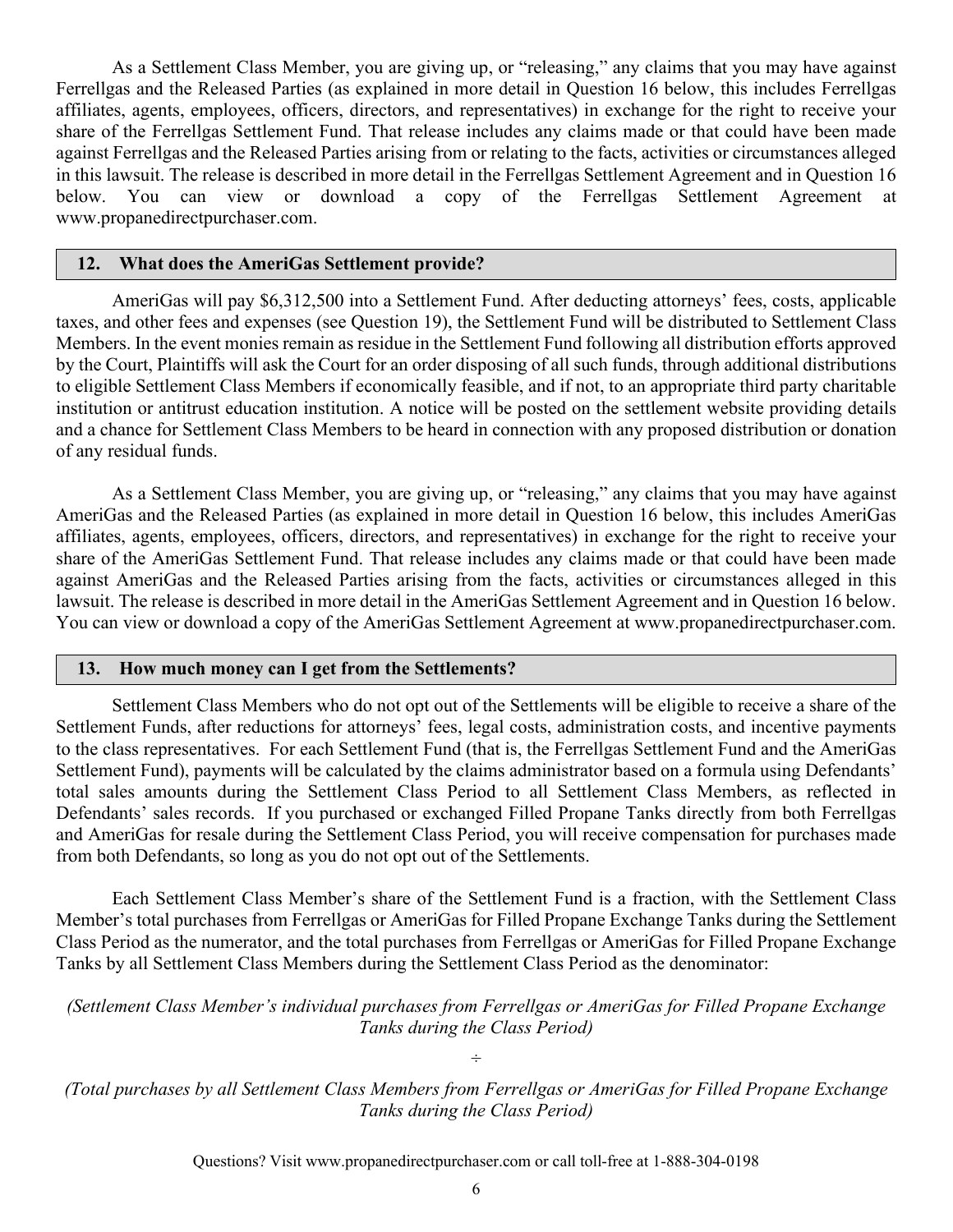Each Settlement Class Member's fractional amount shall be multiplied against the Settlement Fund, after reductions for attorneys' fees, legal costs, administration costs, and incentive payments to the class representatives. The total amounts paid and dates of purchases will be conclusively derived by the claims administrator from Defendants' data maintained by their financial, IT and/or sales departments and will not be subject to challenge by Settlement Class Members. Payments to Settlement Class Members shall not be made until the Effective Date has passed and all objections, collateral challenges or appeals relating to the Settlement(s) have been fully and finally resolved. The proposed Plan of Allocation is available for review at www.propanedirectpurchaser.com and will be presented for approval by the Court at the Fairness Hearing (see Question 24).

## **RECEIVING MONEY FROM THE SETTLEMENTS**

#### **14. How can I get money from the Settlements?**

You do not need to do anything to receive money from the Settlements. If you fall within the definition of the Settlement Class set forth above, and do not opt out of the Settlements, you will receive money from the Settlements. If you exclude yourself from the Settlements, you will not receive money from the Settlements.

#### **15. When will I get my payments?**

The Court will hold a Fairness Hearing on **June 17, 2020 at 1:30 p.m.** to decide whether to approve the Settlements. If the Court approves the Settlements, there still may be appeals of that decision. If an appeal is filed, it is hard to estimate how long it might take for it to be resolved, but it can take significant time, possibly more than a year. Settlement payments to Settlement Class Members will be distributed if the Settlements are approved, and after appeals, if any, are resolved. Updates regarding the Settlements and when payments may be made will be posted on the settlement website, www.propanedirectpurchaser.com.

#### **16. What am I giving up to get payments under the Settlements?**

If you are a Settlement Class Member, and you do not opt out, you are giving up the right to sue, continue to sue, or be part of any other lawsuit against Ferrellgas, AmeriGas, or any of their respective Released Parties defined below (including without limitation their respective affiliates, agents, employees, officers, directors, and representatives) about the alleged conduct described above and in the release language set forth immediately below. It also means that all of the Court's orders will apply to you and legally bind you, and that you agree to the following "Release of Claims," which describes exactly the legal claims that you give up if you participate in these Settlements with respect to the Settling Defendants:

#### *Ferrellgas Release*

*The Releasors do hereby release, acquit, and forever discharge the Releasees, and each of them, from and against any and all claims, demands, actions, suits, causes of action, whether class, individual, or otherwise in nature (whether or not any Class Member has objected to the settlement or makes a claim upon or participates in the Settlement Fund, whether directly, representatively, derivatively or in any other capacity) that Releasors, or any of them, ever had, now has, or hereafter can, shall, or may have on account of, or in any way arising out of, any and all known and unknown, foreseen and unforeseen, suspected or unsuspected, actual or contingent, liquidated or unliquidated, claims, causes of action, injuries, damages, and the consequences thereof in any way based on, arising out of, or relating to any conduct, act, or omission, up to the date of the execution of this Agreement, that is alleged in Plaintiffs' Consolidated Amended Complaint ("the Complaint") or that could have been alleged in the Complaint or in any other class action complaint filed in the Action (the "Released Claims"). For purposes of clarity,*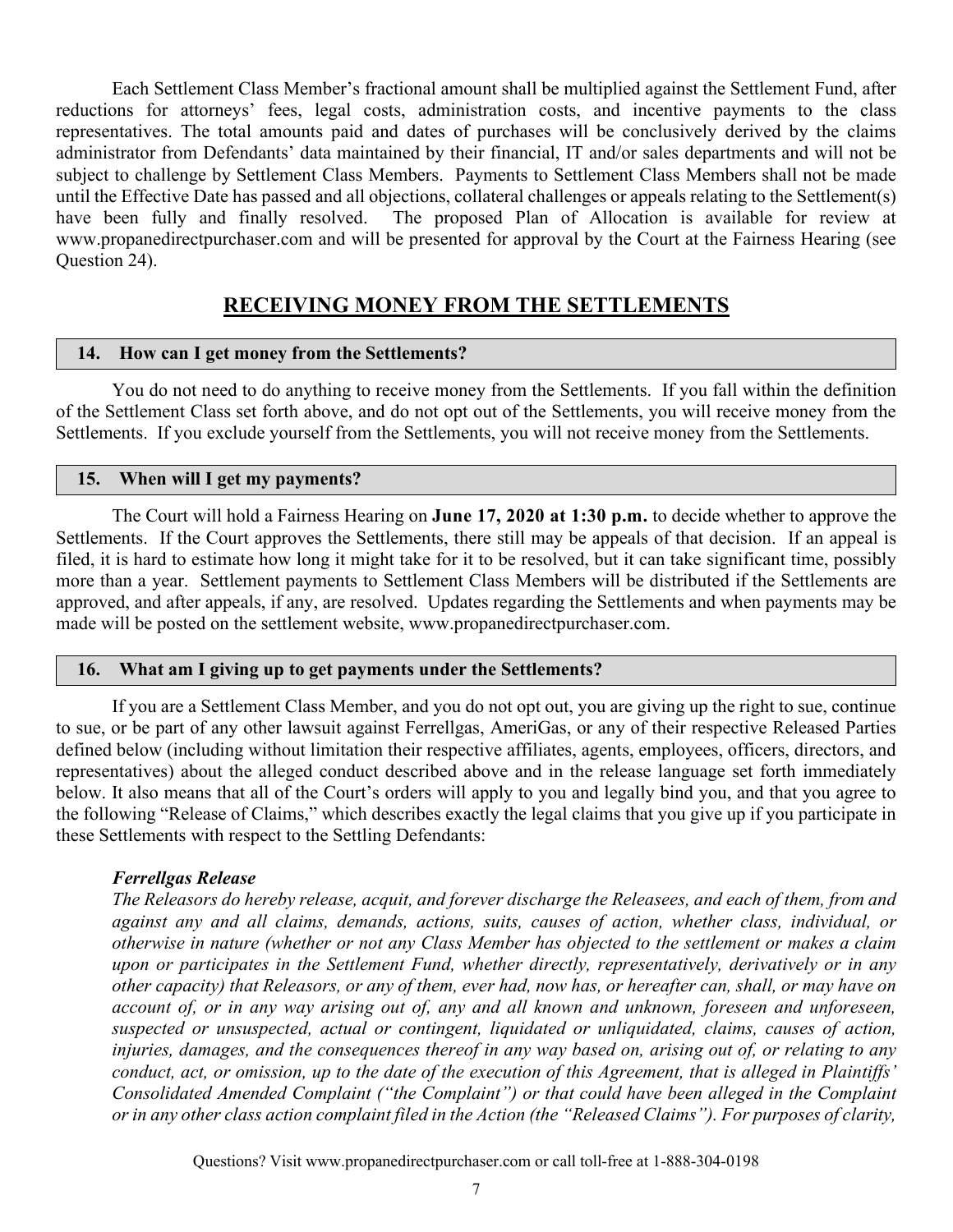*and without limitation of the foregoing, Releasors are releasing the Releasees from any claims, liability or damages that relate to or arise out of conduct by Ferrellgas with respect to the sales of Filled Propane Exchange Tanks up to the date of the execution of this Agreement. Releasors also recognize and agree that the Releasees' continued sales of Filled Propane Exchange Tanks at 15 pounds of propane does not form the basis for any future claims or liability.* 

### *AmeriGas Release*

*The Releasors do hereby release, acquit, and forever discharge the Releasees, and each of them, from and against any and all claims, demands, actions, suits, causes of action, whether class, individual, or otherwise in nature (whether or not any Class Member has objected to the settlement or makes a claim upon or participates in the Settlement Fund, whether directly, representatively, derivatively or in any other capacity) that Releasors, or any of them, ever had, now has, or hereafter can, shall, or may have on account of, or in any way arising out of, any and all known and unknown, foreseen and unforeseen, suspected or unsuspected, actual or contingent, liquidated or unliquidated, claims, causes of action, injuries, damages, and the consequences thereof in any way based on, arising out of, or relating to any conduct, act, or omission, up to the date of the execution of this Agreement, that is alleged in Plaintiffs' Consolidated Amended Complaint ("the Complaint") or that could have been alleged in the Complaint or in any other class action complaint filed in the Action (the "Released Claims"). For purposes of clarity, and without limitation of the foregoing, Releasors are releasing the Releasees from any claims, liability or damages that relate to or arise out of conduct by Ferrellgas with respect to the sales of Filled Propane Exchange Tanks up to the date of the execution of this Agreement. Releasors also recognize and agree that the Releasees' continued sales of Filled Propane Exchange Tanks at 15 pounds of propane does not form the basis for any future claims or liability.* 

## **THE LAWYERS REPRESENTING YOU AS A CLASS MEMBER**

#### **17. Who represents me as a Settlement Class Member in this case?**

The Court appointed the following law firms as Class Counsel to represent the Settlement Class:

| <b>Kit Pierson</b>                                                                                                                                     | <b>Laddie Montague</b>                                                                                                                           |
|--------------------------------------------------------------------------------------------------------------------------------------------------------|--------------------------------------------------------------------------------------------------------------------------------------------------|
| COHEN MILSTEIN SELLERS & TOLL P.L.L.C.                                                                                                                 | BERGER & MONTAGUE, P.C.                                                                                                                          |
| 1100 New York Ave. NW, Suite 500                                                                                                                       | 1818 Market Street, Suite 3600                                                                                                                   |
| Washington, DC 20005                                                                                                                                   | Philadelphia, PA 19103                                                                                                                           |
| kpierson@cohenmilstein.com                                                                                                                             | hlmontague@bm.net                                                                                                                                |
| 202.408.4600                                                                                                                                           | 215.875.3000                                                                                                                                     |
| <b>Steve Susman</b><br>SUSMAN GODFREY L.L.P.<br>1000 Louisiana Street,<br>Suite 5100<br>Houston, TX 77002<br>ssusman@susmangodfrey.com<br>713.651.3666 | <b>Richard F. Lombardo</b><br>SHAFFER LOMBARDO SHURRIN, P.C.<br>2001 Wyandotte<br>Kansas City, MO 64108<br>rlombardo@sls-law.com<br>816.931.0500 |

These lawyers and law firms are called "Class Counsel."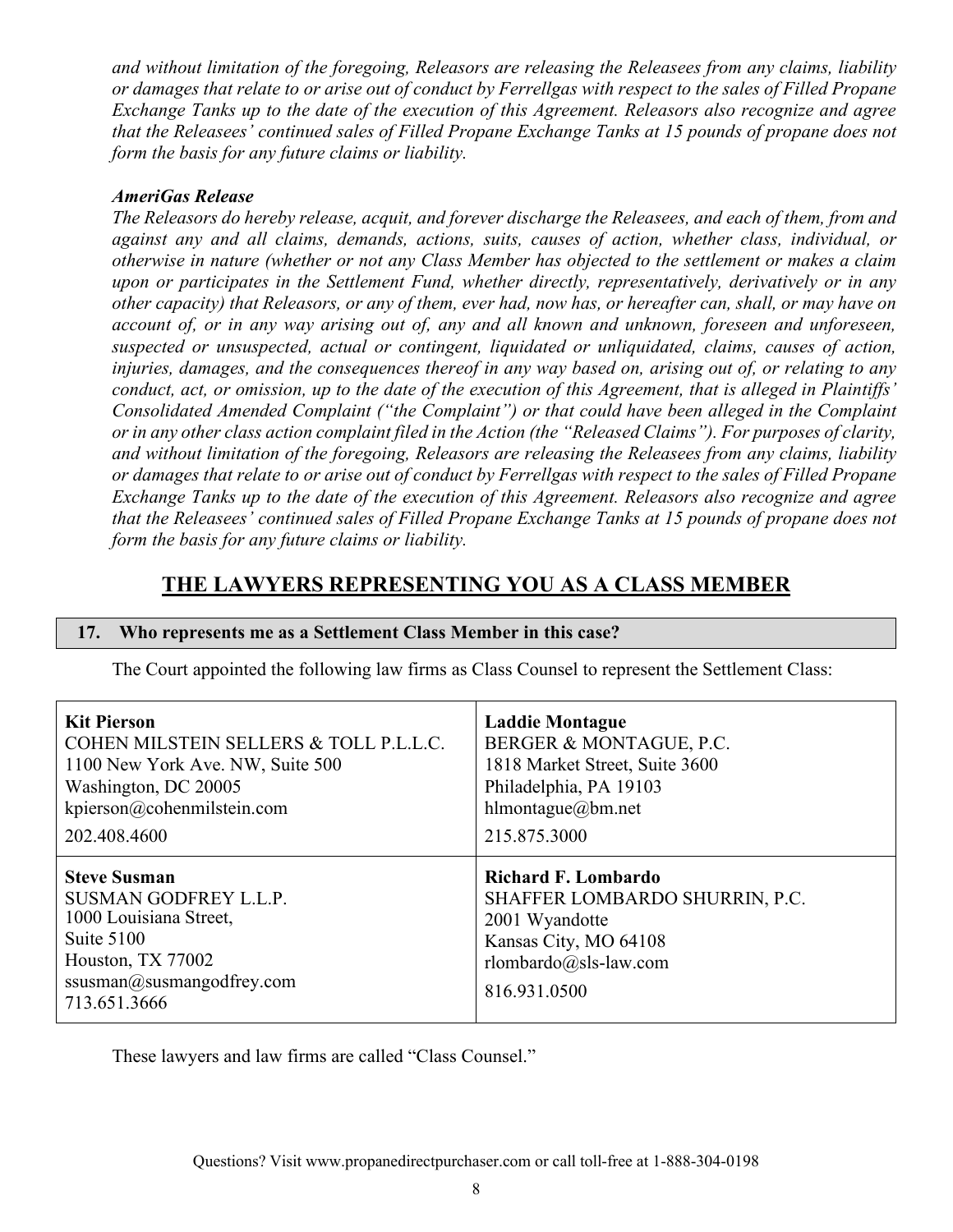#### **18. Should I get my own lawyer?**

You do not need to hire your own lawyer because the Class Counsel are working on your behalf. If you want your own lawyer, you may hire one, but you will be responsible for any payment for that lawyer's services. For example, you can ask your lawyer to appear in Court for you if you want someone other than Class Counsel to speak for you. You may also appear for yourself without a lawyer.

#### **19. How will the lawyers be paid?**

Class Counsel may ask the Court to approve payment from the Settlement Funds for attorneys' fees, which will not exceed 33 percent of the Settlement Funds. Class Counsel will not receive any portion of their fees until the Court approves such a payment. Class Counsel will also ask the Court to approve payment from the Settlement Funds for their out-of-pocket costs and expenses.

In connection with the Settlements, Class Counsel will also ask the Court to approve payments of up to \$15,000 to each of the four individual Class Representatives as Service Awards for their service in prosecuting this case and helping to achieve the Settlements.

The costs of providing this Notice and administering the Settlements are being paid from the Settlement Funds. If the Court grants Class Counsel's requests, all fees, costs, and expenses would be deducted from the Settlement Funds.

#### **20. How do I opt out of the Settlements?**

If you fall within the Settlement Class Definition but don't want a payment from the Settlements, or if you want to keep the right to sue or continue to sue Ferrellgas or AmeriGas about the issues in this case (at your own expense), then you must opt out of the Settlements.

To opt out of the Settlements, you must send a letter or written request to the Notice and Claims Administrator at the address below saying that you want to opt out of the Settlements in *In re: Pre-Filled Propane Antitrust Litigation*, with your full legal name and the name(s) of the Defendant company or companies (i.e., Ferrellgas or AmeriGas) from whom you directly purchased or exchanged Filled Propane Exchange Tanks during the Settlement Class period. You must also sign your request.

To opt out of the Settlements, you must submit your opt out request letter postmarked no later than **June 5, 2020** (or received by the Notice and Claims Administrator by that date if sent by fax or e-mail) to the following address:

Pre-Filled Propane Tank Antitrust Litigation c/o JND Legal Administration PO Box 91226 Seattle, WA 98111

Email: info@propanedirectpurchaser.com Fax: 206-788-8766

You cannot opt out by telephone.

If you request to opt out of the Settlements, you will not be legally bound by the Settlements, and you will be able to sue Ferrellgas and AmeriGas in the future about the claims in this case.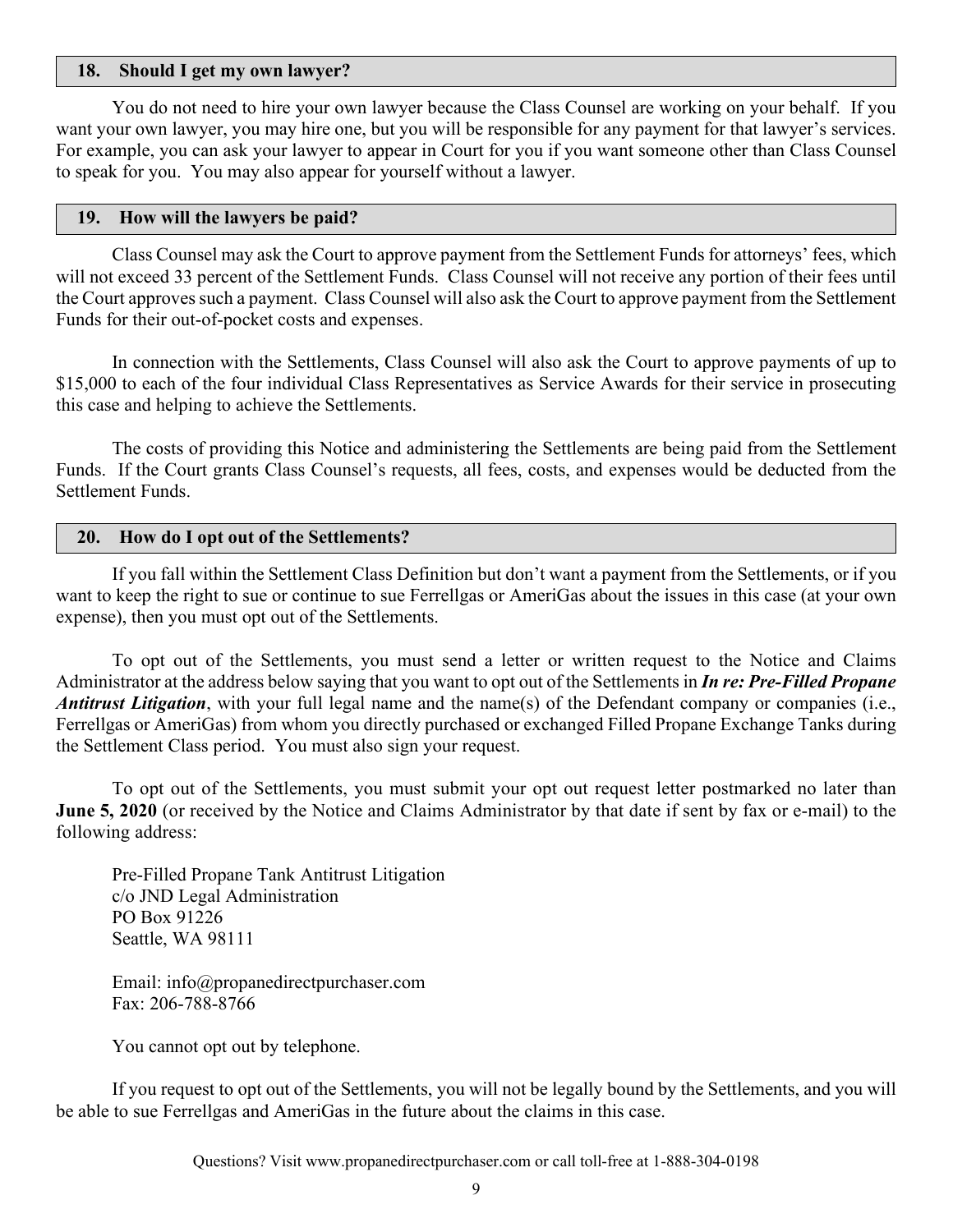If you ask to opt out of the Settlements, you will not receive payment from the Settlements, and you will not be able to object to the Settlements.

## **21. As a Settlement Class Member, if I don't opt out of the Settlements, can I sue the Settling Defendants for the same thing separately by myself?**

No. If you are a Settlement Class Member, unless you opt out of the Settlements, you give up the right to sue Ferrellgas, AmeriGas, and the Released Parties for any claim that the Settlements resolve as more fully described in Question 16 above.

If you have a pending lawsuit against Ferrellgas or AmeriGas, or any related entities, or against any Released Parties defined above, speak to your lawyer in that lawsuit immediately, because you may need to opt out of the Settlements to continue your own lawsuit. The process for opting out of the Settlements is described in the preceding sections.

## **22. As a Settlement Class Member, if I opt out of the Settlements, can I get money from the Settlements?**

If you opt out of the Settlements, you will not receive money from the Settlements. You will keep the right to sue Ferrellgas and AmeriGas on your own about the same claims in the lawsuit should you want to do so.

## **COMMENTING ON OR OBJECTING TO THE SETTLEMENTS**

## **23. How do I tell the Court that I like or don't like the proposed Settlements, and may I speak at the hearing?**

If you are a Settlement Class Member, you can comment on or object to the Settlements if you like or don't like any part of the Settlements. You can give reasons why you think the Court should or should not approve the Settlements. You cannot ask the Court to order a larger settlement. If the Court denies approval of either Settlement, no settlement payments will be sent out with respect to that Settlement and the lawsuit will continue against that defendant.

All comments and objections must be in writing, signed, and must include the following:

(a) your name, address, telephone number, email address and signature;

(b) the case name and number (*In re Pre-Filled Propane Tank Antitrust Litigation*, MDL No. 2567, Master Case Number 14-02567-MD-W-GAF),

(c) the identity of the Settlement(s) to which you are objecting (Ferrellgas or AmeriGas, or both);

(d) a summary of any other objections you or an attorney on your behalf filed to any class action settlements submitted to any court in the United States in the previous five years; and

(e) a detailed statement of your comments or objections, including the grounds for your objections, if any, together with any supporting documents.

All comments and objections must be submitted by mail to the Notice and Claims Administrator at the address listed in Question 28. Comments or objections must be filed or postmarked on or before **June 5, 2020**.

You do not need to attend or speak at the Fairness Hearing (described in Question 24 below) for your comments or objections to be considered. If you would like to speak at the Fairness Hearing about your comments

Questions? Visit www.propanedirectpurchaser.com or call toll-free at 1-888-304-0198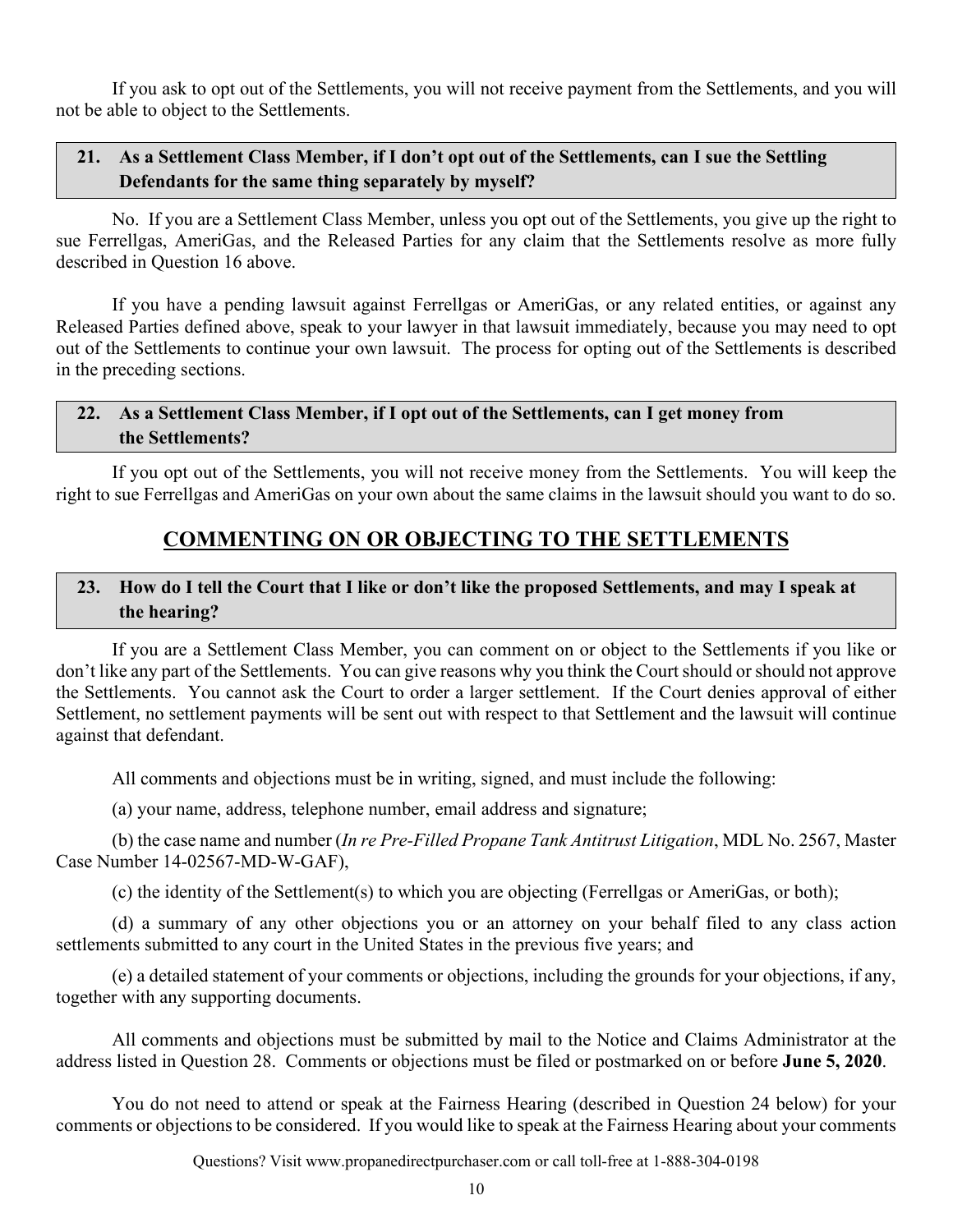or objections to the Settlement(s), please add to your letter a statement that you intend to appear and speak at the hearing, for example, by stating "This is my Notice of Intention to Appear at the Fairness Hearing for *In re Pre-Filled Propane Tank Antitrust Litigation*."

IF YOU CHOOSE TO OPT OUT OF THE SETTLEMENTS, YOU WILL HAVE NO RIGHT TO SPEAK AT THE HEARING ABOUT THE SETTLEMENTS OR OBJECT TO THEM, BECAUSE THE SETTLEMENTS WILL NO LONGER AFFECT YOUR RIGHTS.

## **THE COURT'S FAIRNESS HEARING**

### **24. When and where will the Court decide whether to approve the Settlements?**

The Court will hold a Fairness Hearing on **June 17, 2020 at 1:30 p.m.** at the following courtroom:

The Honorable Gary A. Fenner Courtroom 8A The United States District Court for the Western District of Missouri, Western Division Charles Evans Whittaker U.S. Courthouse 400 E. 9th Street Kansas City, MO 64106

At this hearing, the Court will consider the Settlements and determine whether they are fair, reasonable, and adequate. If there are timely written comments or objections, the Court will consider them. If you have filed a timely request to be heard at the hearing, you or your attorney will be allowed to speak at the hearing. The Court will also decide how much to award to Class Counsel in attorneys' fees and expenses and whether to approve the payment of Service Awards to the Class Representatives. At or after the hearing, the Court will decide whether to approve the Settlements.

Fairness Hearings are rarely rescheduled, but you should be sure to check the website, www.propanedirectpurchaser.com, for news of any such changes.

#### **25. Do I have to come to the Fairness Hearing?**

No. Class Counsel will be present at the Fairness Hearing to answer any questions the Court may have. You are welcome to come at your own expense, so long as you have submitted a timely request to appear at the hearing. If you send comments or objections to the Settlements, you don't have to come to Court to talk about it. As long as you mailed your written comments or objections on time, the Court will consider them. You may also pay your own lawyer to attend, but it is not required.

## **IF YOU TAKE NO ACTION**

#### **26. What happens if I do nothing at all in response to this Notice?**

If you are a Settlement Class Member and you do nothing, you will receive money from the Settlements, calculated as described above in Question 13. In exchange for receiving money from the Settlements, you will give up or "release" your claims against Ferrellgas and AmeriGas and the Released Parties in this lawsuit. You will not be able to participate in, or collect money damages from, any other lawsuit against Ferrellgas or AmeriGas or the Released Parties related to any alleged conspiracy by Defendants to inflate the prices of Filled Propane Exchange Tanks by agreeing, during the Settlement Class Period, to reduce the fill levels in their Filled Propane